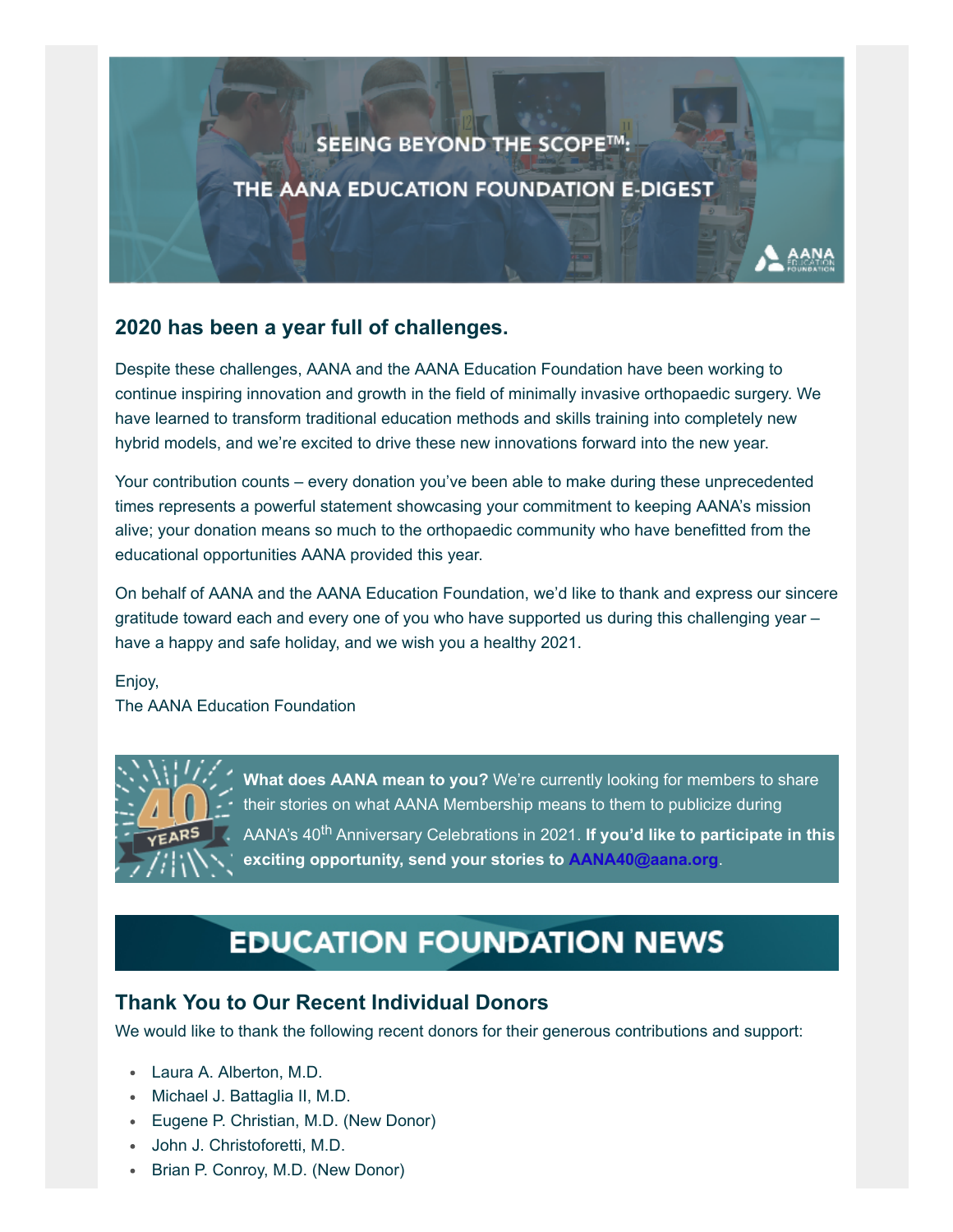- James H. DeWeerd Jr., M.D. (New Donor)
- **Matthew F. Dilisio, M.D.**
- Kevin M. Dukes, M.D. (New Donor)
- Josef K. Eichinger, M.D.
- Joanne Halbrecht, M.D.
- Eric Hoffman, M.D.
- Charles Hoo, M.D. (New Donor)
- Brad J. Larson, M.D. (New Donor)
- Jeffrey J. Lazarus, M.D. (New Donor)
- Daniel B. Osuch, M.D.
- Derek F. Papp, M.D.
- Juha Ranne (New Donor)
- Paul B. Roache, M.D.
- Craig W. Roodbeen, M.D.
- Thomas A. Scilaris, M.D.
- Thomas V. Smallman, M.D., FRCPS
- B. Todd Smith, M.D.
- Pedro J. Tort-Saade, M.D.
- Larry W. Watson, M.D. (New Donor)
- Jinzhong Zhao, M.D.

#### **Participate in the AmazonSmile Program**

The AANA Education Foundation is excited to announce a simple way to give back with AmazonSmile – a program that donates 0.5% of your eligible Amazon purchases to your charity of choice. **Designate AANA as your preferred charity for your holiday shopping! [Start shopping](https://smile.amazon.com/gp/chpf/homepage/ref=smi_chpf_redirect?ie=UTF8&ein=36-3166049&ref_=smi_ext_ch_36-3166049_cl)**.

#### **Grateful Patients Program**

This patient-facing program invites your patients to show their gratitude by donating to the AANA Education Foundation on your behalf. Their donations are credited to your overall lifetime donation total to the Foundation. You will also receive recognition in the monthly e-digest that is sent to all AANA members. **[Learn more](https://www.aana.org/aanaimis/Members/For-Patients/grateful-patients-program.aspx?WebsiteKey=10f6eed0-bcab-4019-8f57-18dad8aaf2d7&utm_source=aana&utm_medium=vanity&utm_campaign=grateful)**.

### **FUNDING INITIATIVES**

#### **End-of-Year Giving**

As we reflect on 2020, we are thankful for all we've achieved and for our donors' incredible support, which has made access to training for 27 scholarship recipients possible this year. We remain committed to progress and are focused on the great work ahead of us as we look forward to the new year and AANA's 40<sup>th</sup> Anniversary Celebrations.

We understand that this year has been difficult for many, which is why your support matters now more than ever. While we know that you have many options for your end-of-year giving, your special gift helps keep AANA's mission alive in 2021 and beyond. With your generous contributions, we hope to grant even more scholarships in 2021, help fund even more educational offerings, invest in innovative technologies and so much more.